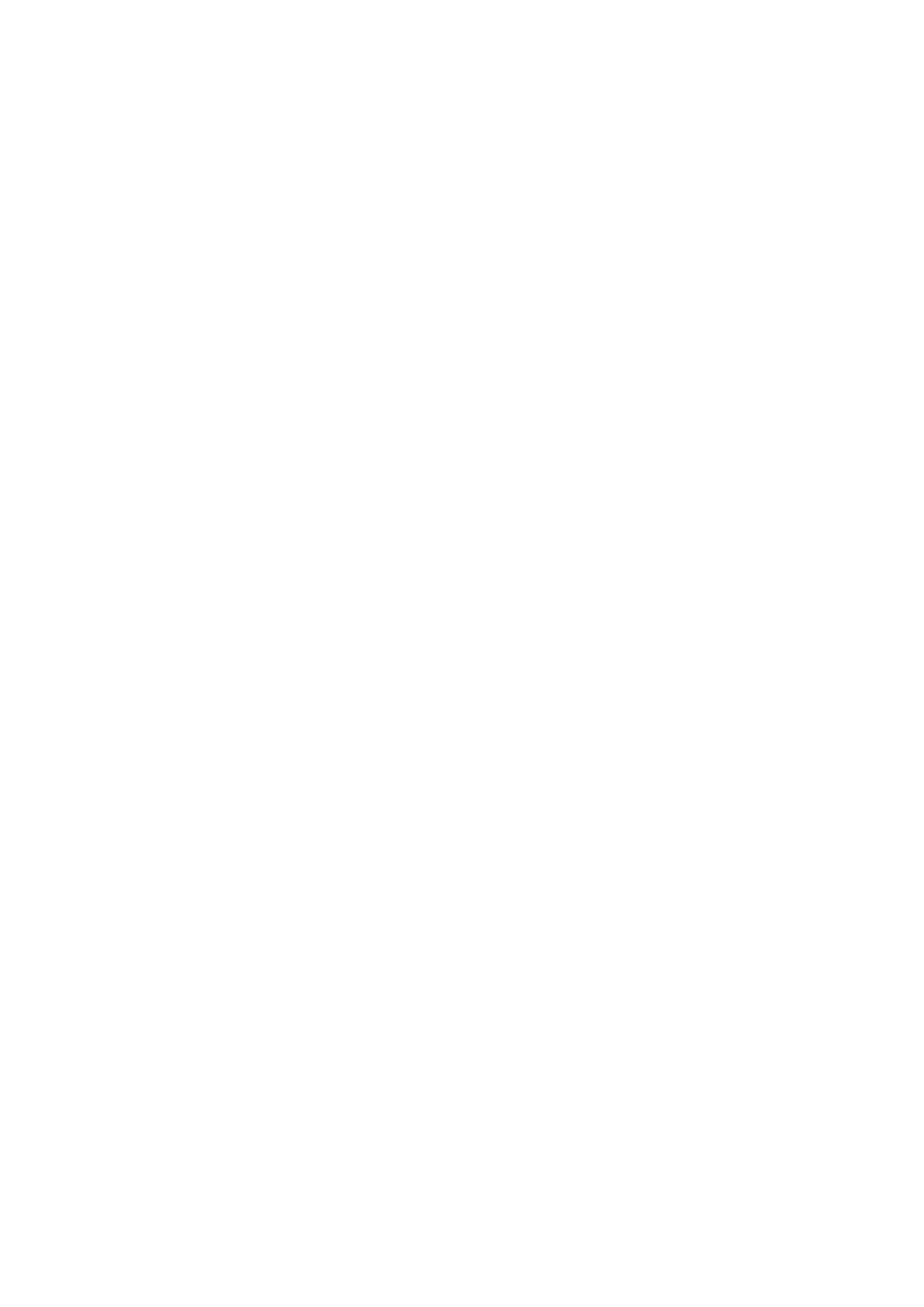*I certify that this public bill, which originated in the Legislative Assembly, has finally passed the Legislative Council and the Legislative Assembly of New South Wales.*

> *Clerk of the Legislative Assembly. Legislative Assembly, Sydney, , 2012*



New South Wales

## **Judicial Officers Amendment Bill 2012**

Act No , 2012

An Act to amend the *Judicial Officers Act 1986* in relation to the provision to the Attorney General of information about complaints against judicial officers; and for related purposes.

*I have examined this bill and find it to correspond in all respects with the bill as finally passed by both Houses.*

*Assistant Speaker of the Legislative Assembly.*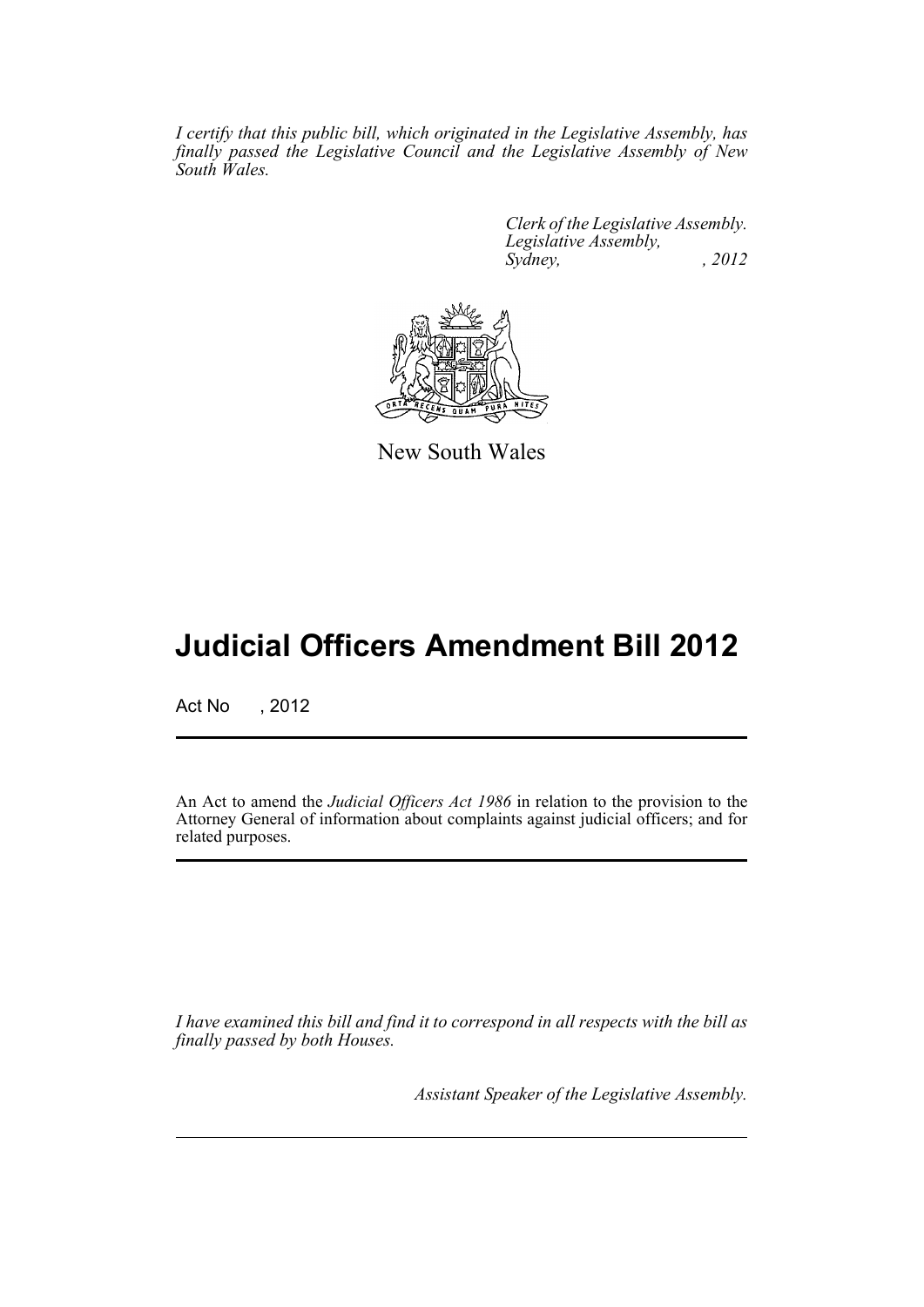Clause 1 Judicial Officers Amendment Bill 2012

### <span id="page-3-0"></span>**The Legislature of New South Wales enacts:**

#### **1 Name of Act**

This Act is the *Judicial Officers Amendment Act 2012*.

#### <span id="page-3-1"></span>**2 Commencement**

This Act commences on the date of assent to this Act.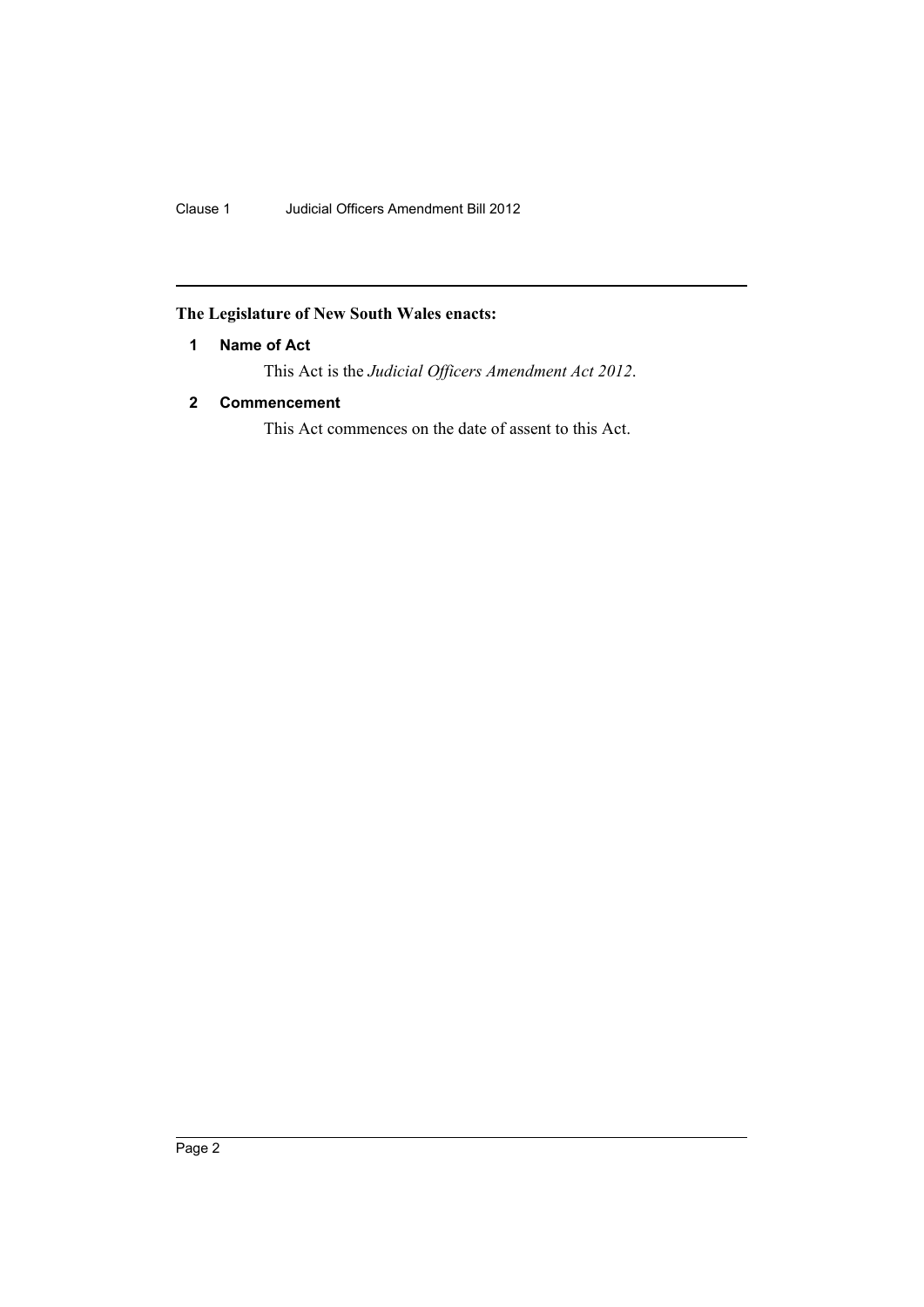Judicial Officers Amendment Bill 2012

Amendment of Judicial Officers Act 1986 No 100 Schedule 1

## <span id="page-4-0"></span>**Schedule 1 Amendment of Judicial Officers Act 1986 No 100**

#### **[1] Section 37A**

Insert after section 37:

#### **37A Information about complaints to be provided to Minister**

- (1) The Commission must, at the request of the Minister, provide the Minister with information that discloses the following in relation to a particular judicial officer:
	- (a) whether a complaint has been made, when a complaint was made and when the matter about which a complaint was made is alleged to have occurred,
	- (b) the subject-matter of the complaint,
	- (c) the stage of the procedure for dealing with a complaint that the complaint has reached,
	- (d) for a complaint that has been disposed of, the manner in which the complaint was disposed of.
- (2) However, the Commission is not required to provide information about a complaint against a particular judicial officer if the Commission considers it is not in the public interest to provide the information, unless the complaint has been referred to the Conduct Division.
- (3) The Commission must notify the Minister when a complaint about a judicial officer is referred to the Conduct Division and when and the manner in which such a complaint is disposed of (whether or not the Minister has requested information about the complaint).
- (4) The Commission may, when providing the Minister with information about a complaint against a judicial officer under this section, also provide other information that the Commission considers relevant.

#### **[2] Schedule 6 Savings and transitional provisions**

Insert at the end of clause 1 (1): *Judicial Officers Amendment Act 2012*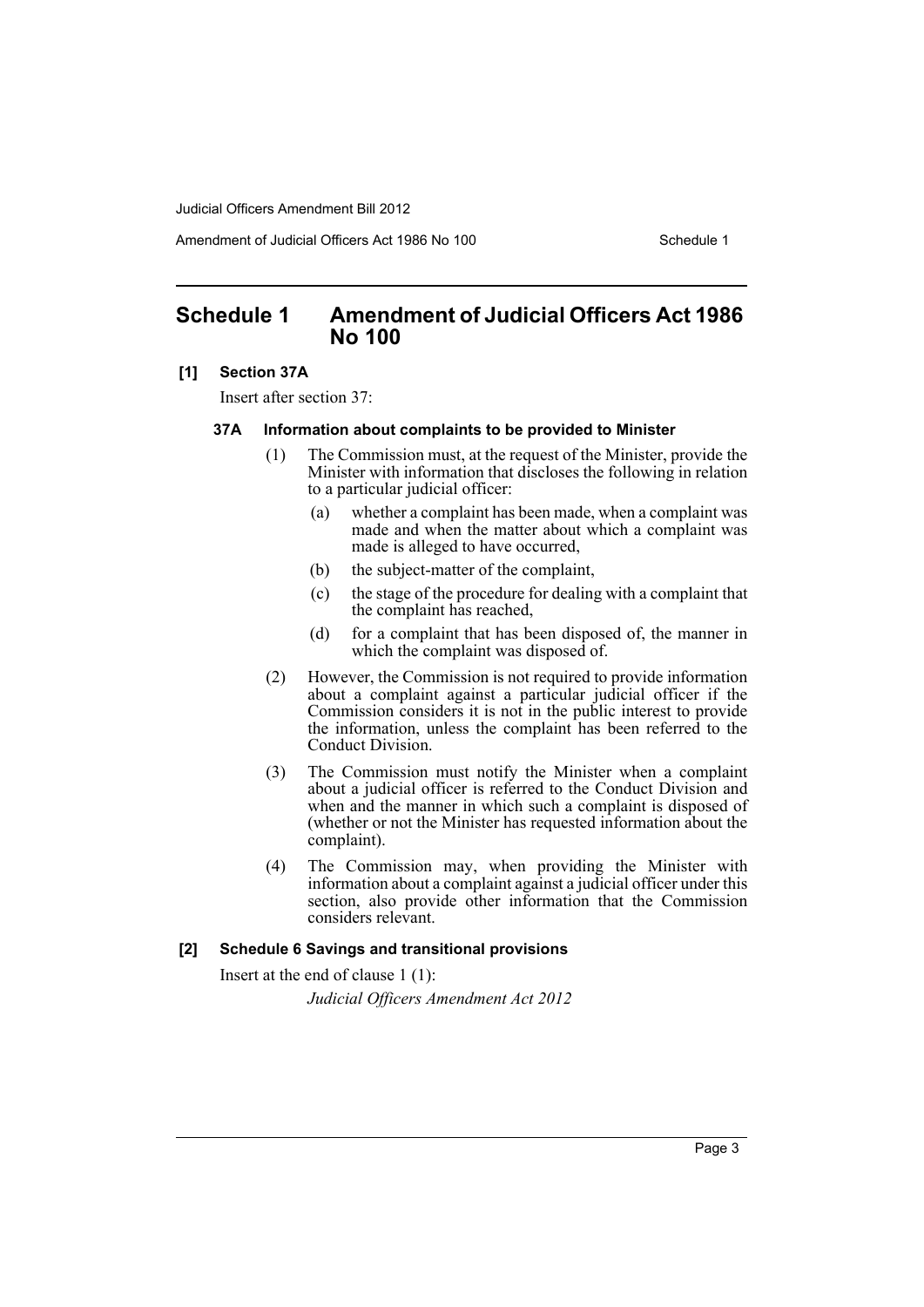Judicial Officers Amendment Bill 2012

Schedule 1 Amendment of Judicial Officers Act 1986 No 100

#### **[3] Schedule 6**

Insert after Part 6:

### **Part 7 Provision consequent on enactment of Judicial Officers Amendment Act 2012**

- **8 Information about complaints to be provided to Minister**
	- (1) Section 37A, as inserted by the *Judicial Officers Amendment Act 2012*, extends to information relating to complaints made before the commencement of that Act.
	- (2) Section 37A (3), as inserted by that Act, extends to complaints that were referred to the Conduct Division before the commencement of that Act but that were not disposed of as at the commencement of that Act.